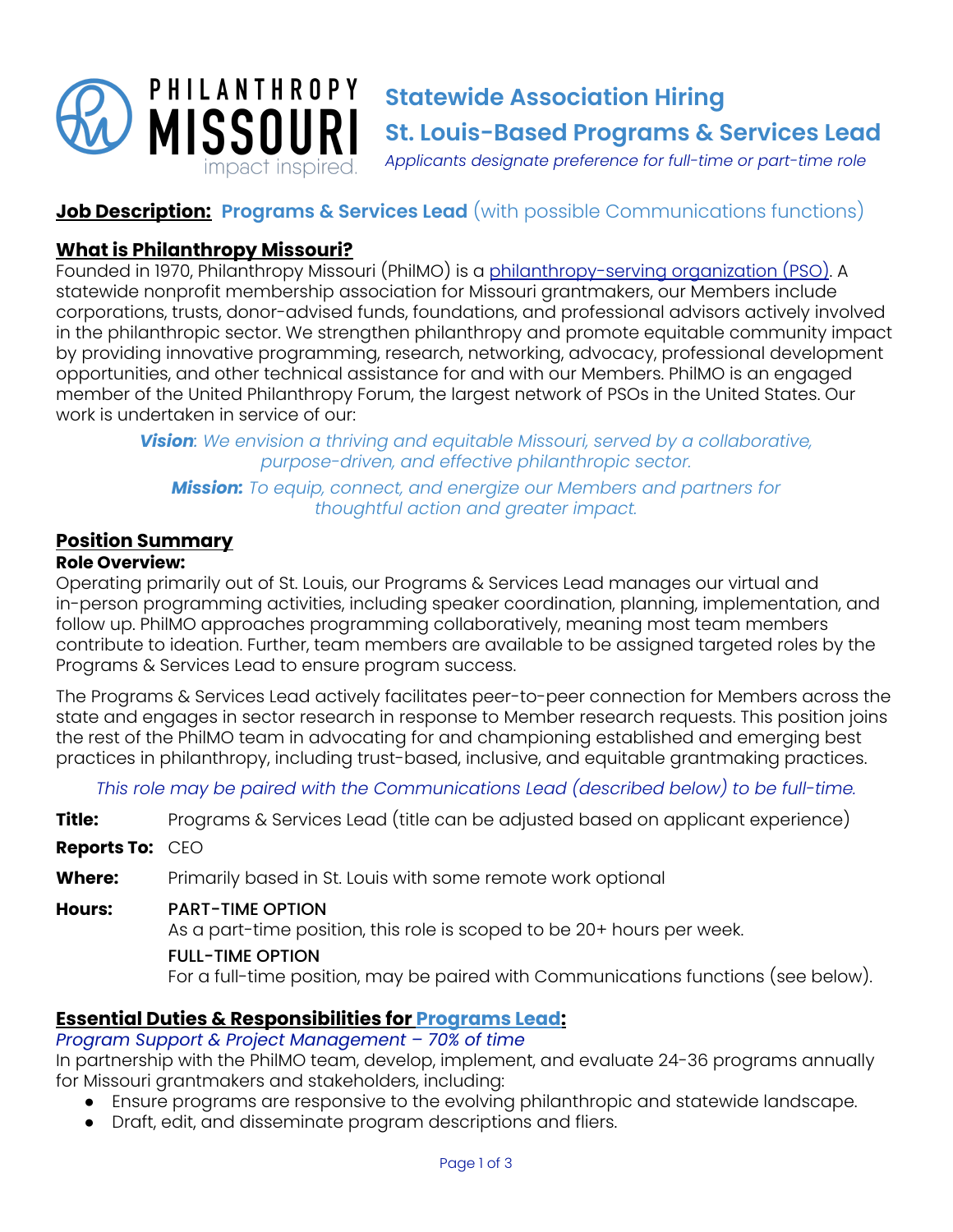- Produce detailed agendas, facilitation guides, slides, and other materials for programs.
- Manage communication with guest speakers, facilitators, hosts, and participants.
- Coordinate day-of activities, including setup and break down, and post-event activities, including evaluations, acknowledgments, and website updates.
- Ensure program-related data and information is kept up to date in the PhilMO database.
- Inform program-related communications content (deployed by Communications Lead).
- With Operations Manager and CEO, outline a budget for programs and assure compliance.

### *Partnerships & Collaboration- 15% of time*

- Participate in PhilMO staff meetings and regular one-on-one meetings with PhilMO CEO.
- Set agenda for and co-facilitate quarterly Programs & Services Board Committee meetings.
- Provide administrative and operations support for Member-led groups.
- Cultivate and maintain relationships with other PSOs and sector stakeholders.
- Attend community meetings and provide staff support for collaborative projects.

## *Sector Learning, Research, & Reports –10% of time*

- Respond to Member inquiries and requests, completing necessary research and drafting responses. Additionally, staff occasional sector and topical research projects for PhilMO.
- Maintain familiarity with the landscapes of philanthropy, development, and nonprofit sector.
- Ensure a high level of accountability through translation of work-related activities into progress reports for staff and Board of Directors..

### *Miscellaneous- 5% of time*

- Produce special reports and/or contribute to special projects as needed.
- Engage actively in strategic planning and team development.
- With supervisor, identify and pursue meaningful individual professional development.

# **Required Qualifications, Skills, and Attitude for Programs Lead:**

- Enthusiasm for PhilMO's mission and vision. Commitment to strengthening the philanthropic sector in Missouri.
- Excellent project management and event planning skills. Able to shift priorities as needed, keeping the big picture and strategic goals in mind.
- Curiosity and passion for learning and growth-centered operating principles.
- Demonstrated commitment to diversity, equity, and cultivating inclusion across identities, beliefs, and lived experiences.
- Superb time management, organizational skills, and attention to detail balanced with capacity to navigate the unexpected.
- Strong written and verbal communication skills.
- Ability to work problems independently and arrive at solutions after initial direction.
- High ethical standards, discretion, and respect for confidentiality.
- Ability to learn new technology and adapt to changes.
- Willingness to travel statewide as needed to support the network required; prefer access to reliable personal transportation. Ability to work occasional early morning and evening hours.
- Bachelor's degree or equivalent combination of education and work/lived experience.

# **Preferred Qualifications & Skills for Programs Lead:**

- Experience evaluating program effectiveness and organizational impact.
- 2 or more years of experience working with grantmakers, nonprofits, or intermediary organizations serving the nonprofit sector.
- Nuanced understanding of the field of philanthropy and critiques of the sector.
- Group facilitation and support skills; interactive virtual meeting techniques a plus.
- Comfortable using Microsoft Office Suite, Cloud-based document storage, CRM software, and graphic design platforms. Experience with Salesforce is a plus.
- Ability to lift or move up to 20 pounds as programming needs require.